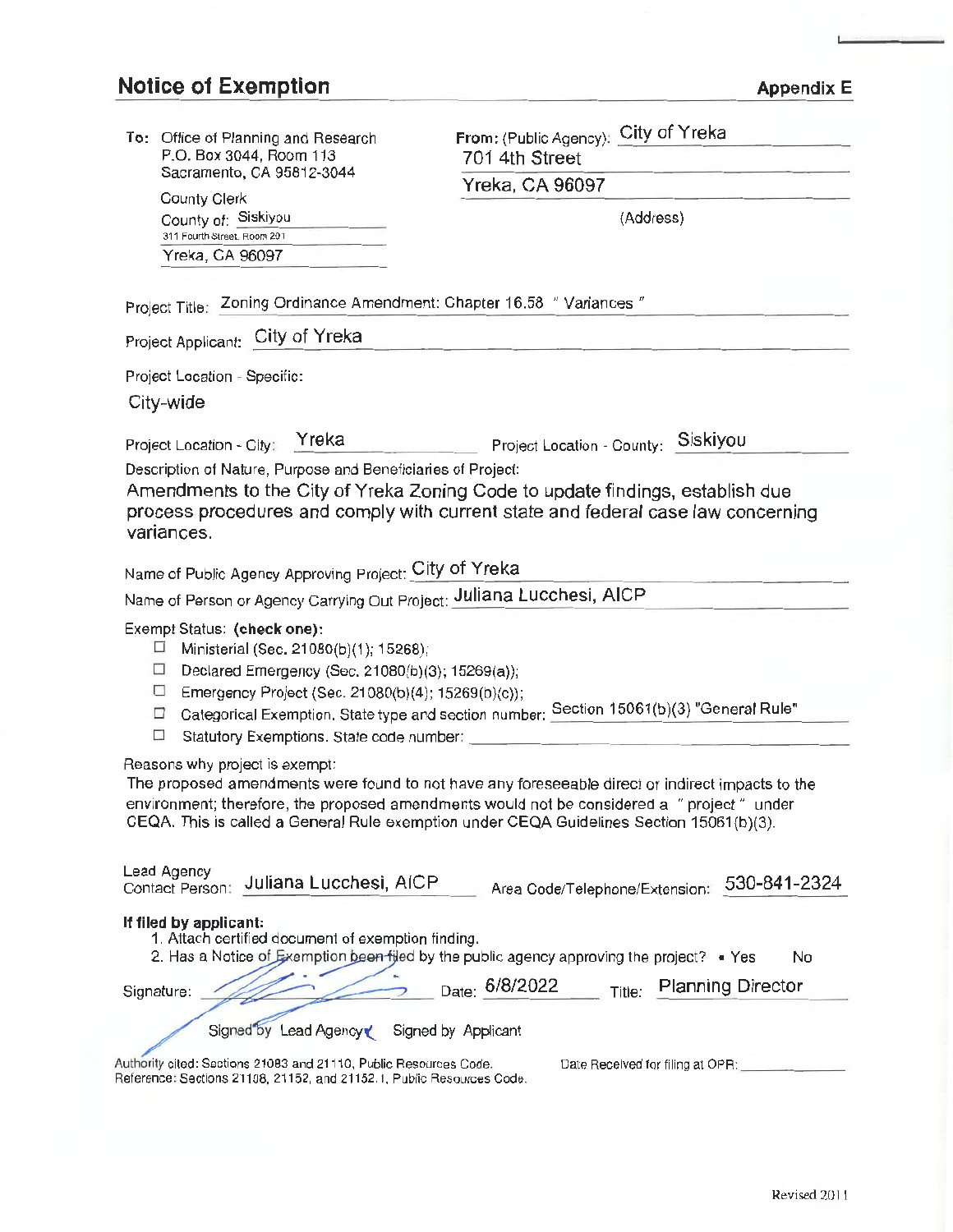#### **ORDINANCE NO. 870**

# **AN ORDINANCE OF THE CITY COUNCIL OF THE CITY OF YREKA AMENDING YREKA MUNICIPAL CODE CHAPTER 16.58 ENTITLED "VARIANCES" AND FINDING THE ADOPTION OF THIS ORDINANCE TO BE EXEMPT FROM CEQA**

#### **Recitals**

BE IT ORDAINED by the City Council of the City of Yreka as follows:

SECTION 1. Chapter 16.58 Sections 16.58.010 entitled Variances, 16.58.020 entitled Application, 16.58.030 entitled Public Hearing, 16.58.040 entitled Action by Commission, 16.58.050 entitled Revocation of variances and§ 16.58.060 entitled Variances within any historic district, landmark, or landmark site, of the Yreka Municipal Code are deleted in their entirely and supplanted and there is added sections 16.58.070, 16.58.080, 16.58.090 and 16.58.100 as follows:

#### **Chapter 16.58 VARIANCES**

#### **16.58.010 Purpose**

The variance is established to permit modification of development standards as they apply to particular development when practical difficulties, unnecessary hardships, or results inconsistent with the general purposes of the zoning code, develop through the strict literal interpretation and enforcement of such provisions. Any variance granted shall be subject to conditions that will ensure that the variance does not constitute a granting of special privilege(s) inconsistent with the limitations upon other properties in the vicinity and zoning district in which the property is situated.

#### **16.58,020 Applicability**

A. A variance may be granted by the Planning Commission to permit modification of the following where mandated by this Title 16:

- 1. Building line setbacks, yards, open space, and buffer areas.
- 2. Height, lot coverage, density, and bulk regulations.
- 3. Off-street parking spaces, maneuvering areas and driveway width, and paving standards.
- 4. Landscaping requirements.
- 5. Wall, fencing, and screening requirements.
- 6. Street and highway dedication and improvement standards.
- 7. Lot area and width requirements.

8. Operating conditions such as hours or days of operation, number of employees, and equipment limitations,

9. Sign regulations other than outdoor advertising.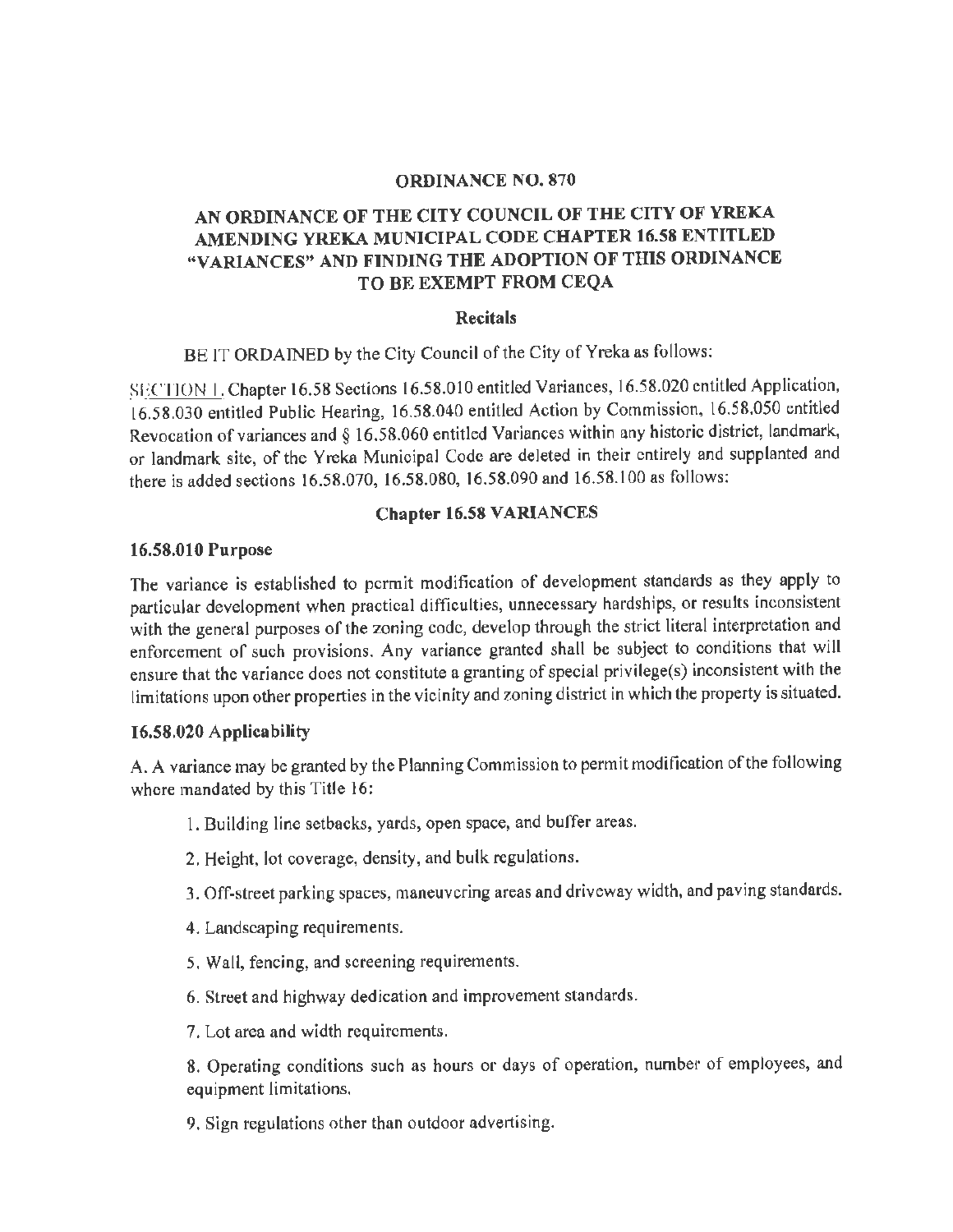10. Distance-separation requirements.

B. Any variance granted shall be subject to such conditions as will assure that the adjustment thereby authorized shall not constitute a grant of special privileges inconsistent with the limitations upon other properties in the vicinity and zone in which such property is situated.

C. A variance shall not be granted for a parcel of property that authorizes a use or activity which is not otherwise expressly authorized by the zone regulation governing the parcel of property.

# **16.58.030 Application and Review Procedures**

A. Application Checklist. The application submittal shall contain all of the materials and information as required by the variance checklist.

B. Application fee. The City's variance application fee shall be paid at the time of application submission to the Planning Department. The variance application fee shall be set by City Council resolution.

C. The applicant shall submit the variance application to the Planning Department. The Planning Department shall have 30 calendar days to review the application and provide notice to the applicant whether the application is complete or requires additional information:

I. If the Planning Department determines that the application is incomplete, the Department shall notify the applicant of the application's deficiencies. The applicant will have a maximum of ninety (90) calendar days from the date of the notification letter to correct the deficiencies. If the applicant fails to provide further response or correction, the application process is deemed to have lapsed at the expiration of the ninetieth day.

2. If the Planning Department determines that the application is complete, the proposed variance shall be reviewed for environmental compliance with the California Environmental Quality Act (CEQA). Upon completion of the environmental review, the Planning Department shall schedule a public hearing with the Planning Commission no more than 15 days after completing environmental compliance.

#### **16.58.040 Public Hearing Procedure**

A public hearing by the Planning Commission shall be held and noticed in compliance with Government Code Sections 65090 through 65096.

#### **16.58.050 Findings**

A. In order to grant any variance, the findings of the Planning Commission shall be:

I, Because of special circumstances or exceptional characteristics applicable to the property, the strict application of the City Code deprives such property of privileges enjoyed by other property in the vicinity and under identical zoning classification.

2, The modification authorized will not constitute a grant of special privilege inconsistent with the limitations upon other properties in the vicinity and zone in which the property is situated.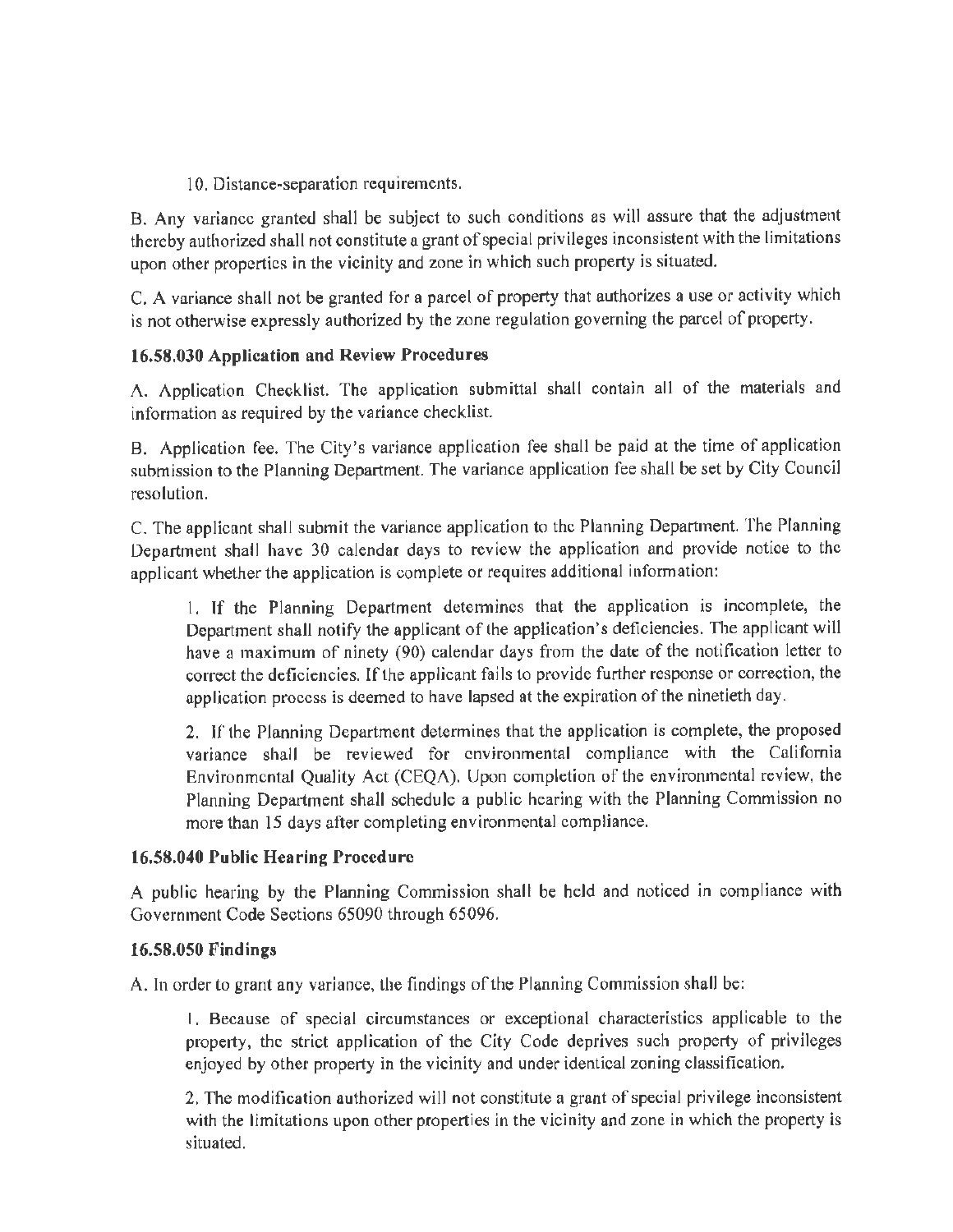3. Strict application of zoning regulations as they apply to such property will result in practical difficulties or unnecessary hardships inconsistent with the general purpose of such regulations and standards.

4. Such adjustment will not be materially detrimental to the public health, safety, or general welfare, or to the use, enjoyment, or valuation of property of other persons located in the vicinity.

# **16.58.060 Conditions of Approval**

A. The Commission may impose conditions to ensure that the approval will be in accordance with the findings required in Section l 6.58.050. Such conditions may involve any pertinent factors affecting the establishment, operation and maintenance of the use for which such variance is requested.

B. The application may be approved contingent upon compliance with applicable provisions of other ordinances and any other federal, State, or County requirements.

# **16.58.070 Revocation of variances.**

A. If a variance is not exercised, used, or established within one year of its grant or the time otherwise specified in the permit, the variance automatically expires. A variance is considered to be exercise, used, or established when, within one year of its grant or within the time otherwise specified in it, a building permit is issued for the purpose and location described in it. If no building permit is required to establish the variance, use, or other matter granted, then the permit is considered to be exercised, used, or established when clear and visible evidence as to its beginning and reasonable progress toward completion is demonstrated.

B. A variance or modification shall be revoked if the Planning Commission finds that one or more of the following conditions exists:

I. The variance or modification was obtained in a fraudulent manner;

2. The use for which the variance or modification was granted had ceased or was suspended for six or more successive calendar months;

3. The variance or modification is being, or has been, exercised contrary to any conditions of approval imposed upon such permit;

4. The variance or modification is being, or has been, exercised in violation of any law;

5. That the use for which the variance or modification was granted is being exercised so as to be detrimental to the public health or safety or so as to constitute a nuisance.

C. The Planning Commission, on its own motion, may, or upon direction of the City Council, shall hold a public hearing upon the question of revocation of a variance or modification granted. Notice of such hearing shall be noticed in compliance with Government Code Sections 65090 through 65096. The City shall bear the burden of proving grounds for revocation. The permittee may at such hearing add any relevant evidence or testimony in opposition to the proposed revocation. If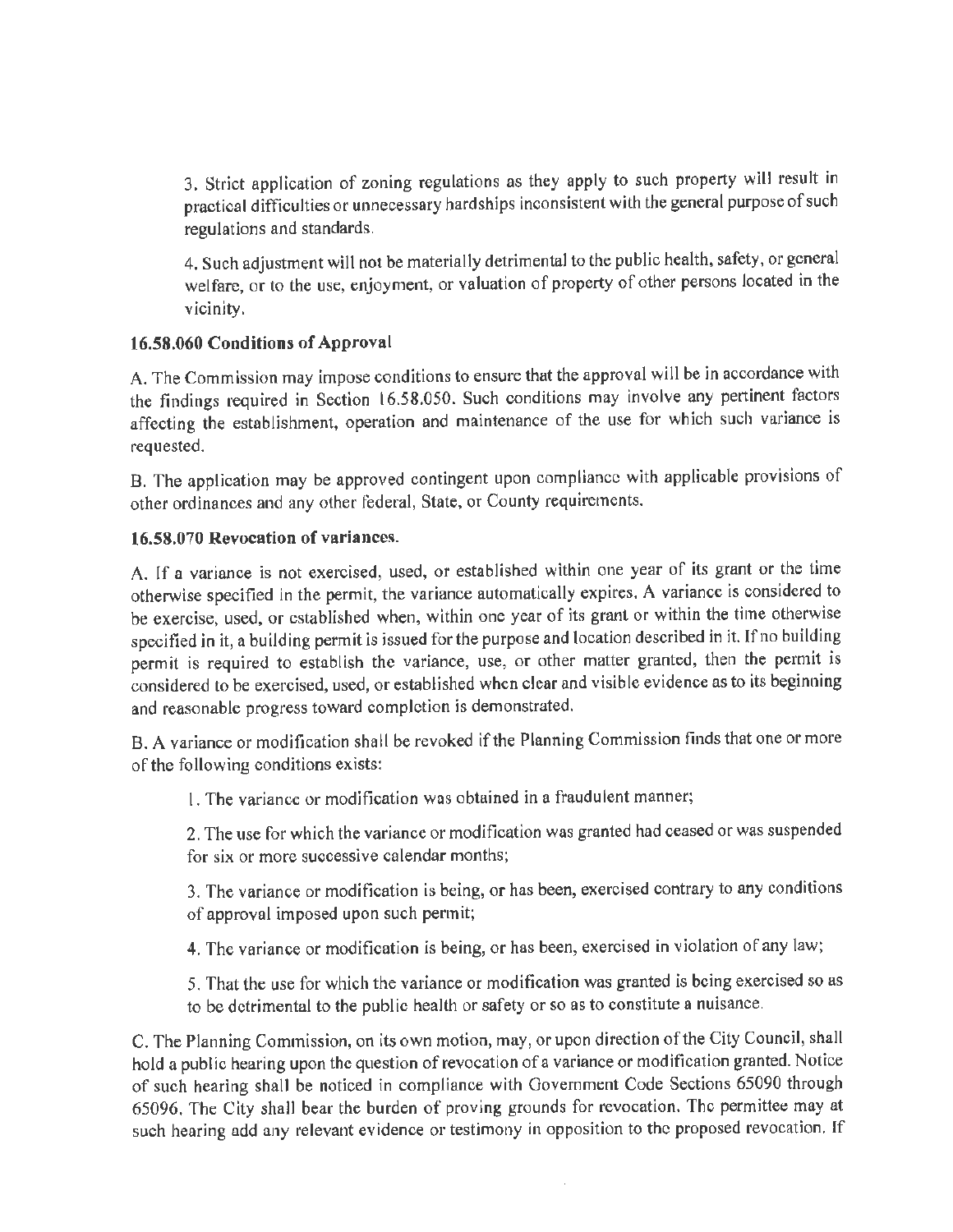the Planning Commission finds that grounds for revocation exist, it may revoke the variance or impose conditions to its continuance. The Planning Commission shall render a written decision within thirty (30) days of said public hearing and include findings of fact in the event the permit is revoked. The decision of the Planning Commission may be appealed as provided in Section 16.14.030.

# **16.58.080 Variances within any historic district, landmark, or landmark site.**

Any application for a variance required or permitted pursuant to the terms of this title which relates to any real property located within a historic district, landmark, or landmark site established pursuant to Title 17 of lhe Yreka Municipal Code, shall first be reviewed and considered by the Historic District and Landmarks Commission prior to consideration thereof by the Planning Commission.

# **16.58.090 Appeals**

In case the applicant or other affected are not satisfied with the action of the Planning Commission they may, within ten (10) calendar days after the rendition of the decision thereon by the Commission, appeal in writing to the City Council pursuant Seclion 16.14.030.

# **16.58,100 Changed Plans**

A request for changes in conditions of approval of a variance or a change of site plans that would affect a condition of approval shall be treated as a new application, except those changes determined to be minor, in the opinion of the Planning Director, may be approved administratively by the Director.

SECTION 2. Any provisions of the Yreka Municipal Code, or appendices thereto, or any other ordinances of the City inconsistent herewith, to the extent of such inconsistencies and no further, are hereby repealed.

SECTION 3. Exemption from CEQA. The action taken in this Ordinance does not commit the City to any action that may have a significant effect on the environment. As a result, pursuant to Title 14 of the California Code of Regulations, Section 15061(b)(3) such approval does not constitute a project subject to the requirements of the California Environmental Quality Act. The City Council directs City staff to file a Notice of Exemption within five (5) days following adoption of this Ordinance with the Siskiyou County Clerk.

SECTION 4. Severability. If any section, subsection, part, clause, sentence or phrase of this Ordinance or the application thereof is for any reason held to be invalid or unconstitutional by a decision of any court of competent jurisdiction, the validity of the remaining portions of this Ordinance, the application thereof, shall not be effected thereby but shall remain in full force and effect, it being the intention of the City Council to adopt each and every section, subsection, part, clause, sentence phrase regardless of whether any other section, subsection, part, clause, sentence or phrase or the application thereof is held to be invalid or unconstitutional.

SECTION 5. Effective Date. This ordinance shall take effect thirty days after its adoption.